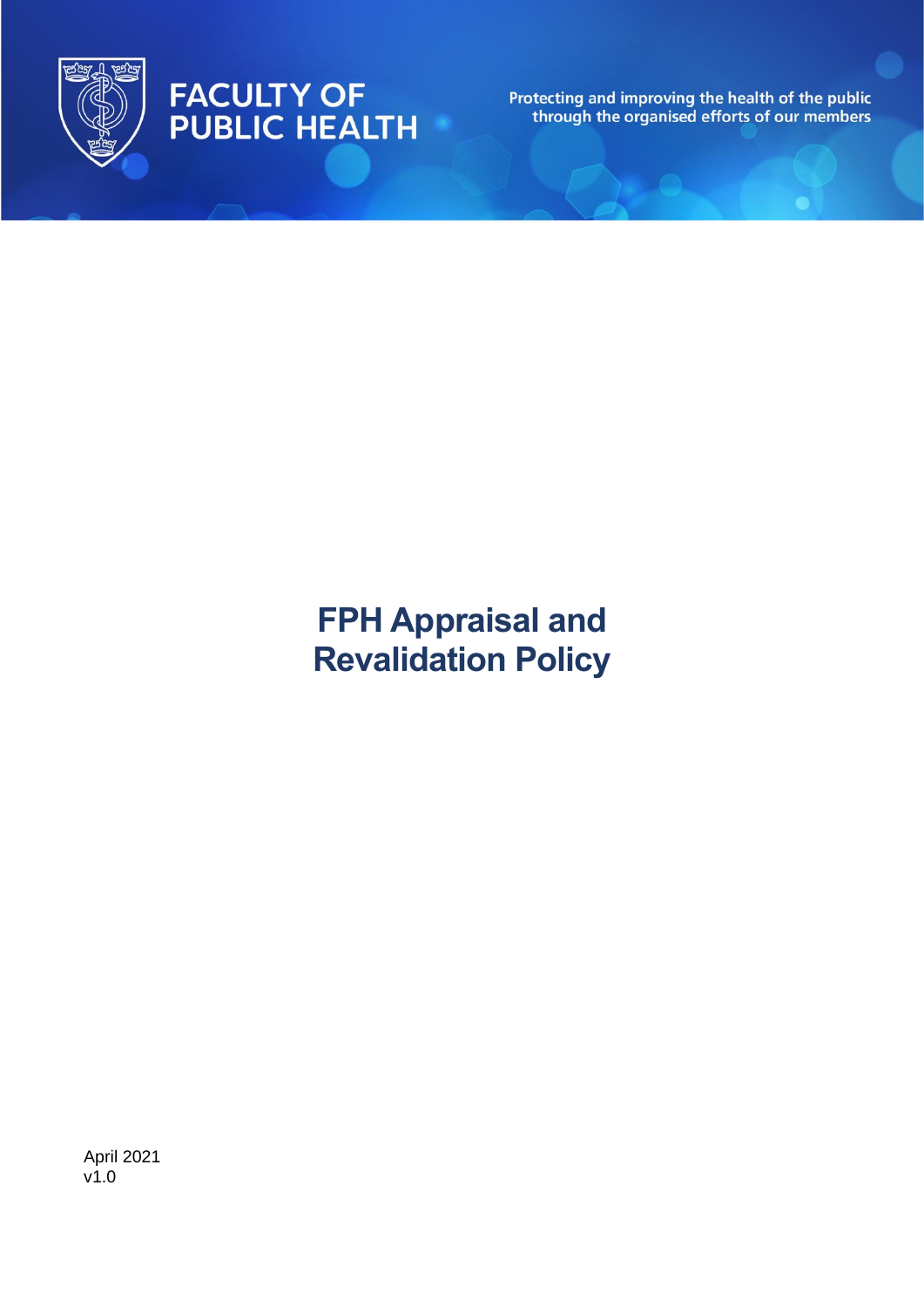# <span id="page-1-0"></span>**CONTENTS**

| 1 <sub>1</sub> |  |
|----------------|--|
| 2.             |  |
| 3.             |  |
| 4.             |  |
| 5.             |  |
| 6.             |  |
| 7 <sub>1</sub> |  |
| 8.             |  |
| 9.             |  |
| 10.            |  |
| 11.            |  |
| 12.            |  |
| 13.            |  |
| 14.            |  |
| 15.            |  |
| 16.            |  |
| 17.            |  |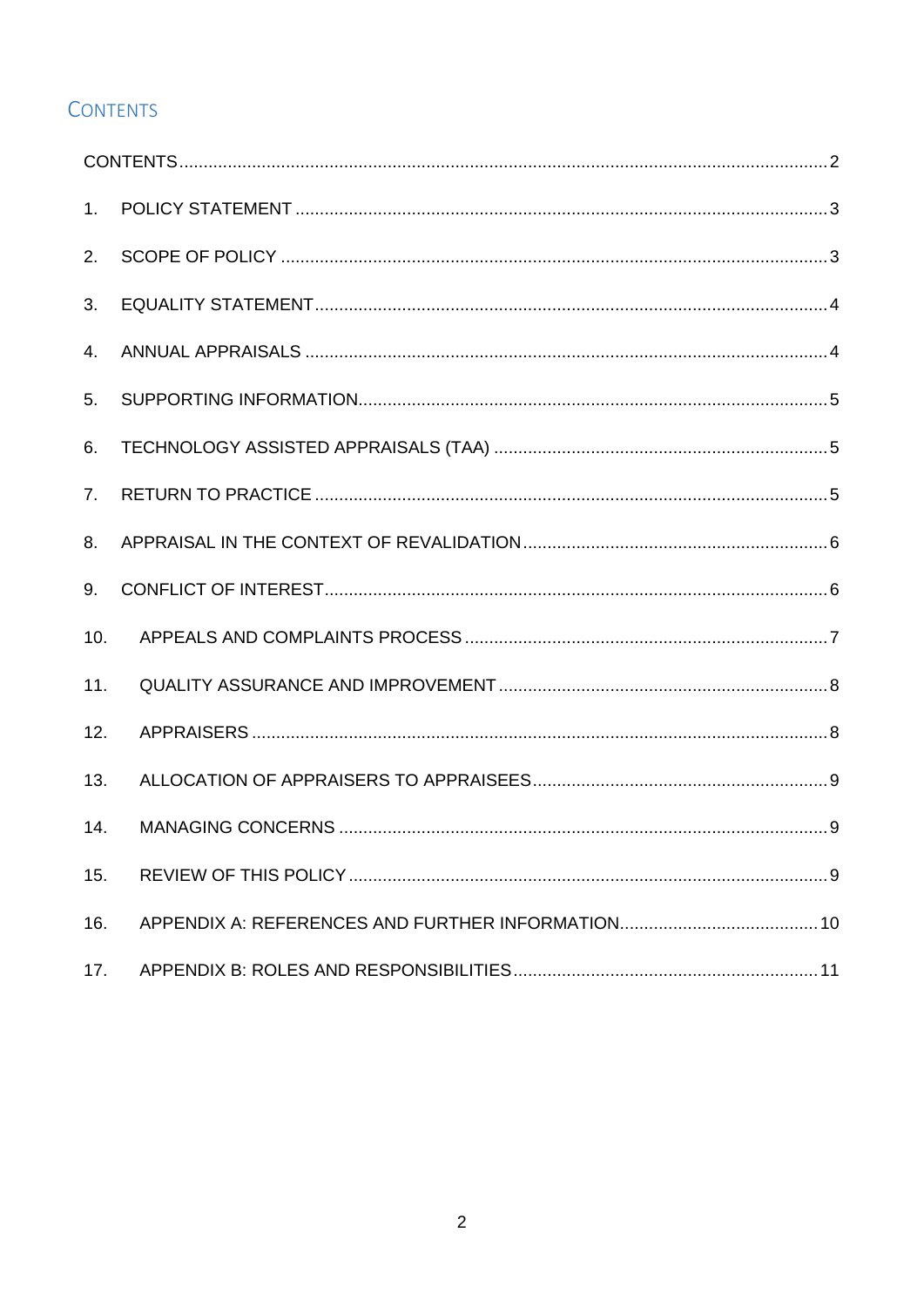# <span id="page-2-0"></span>**1. Policy Statement**

The aim of this policy is to ensure that the Faculty of Public Health meets the duties of being a Designated Body and that all licensed public health practitioners with a prescribed connection to the Faculty of Public Health (FPH) undertake a high quality and consistent form of annual medical appraisal.

The revalidation of licensed members is required every five years and is based on comprehensive annual strengthened medical appraisals undertaken over a five-year cycle. It provides assurance that public health members remain up to date and continue to be fit to practise.

This policy has been approved by the FPH Workforce Committee and the FPH Board.

This policy recognises the NHS England, General Medical Council (GMC) and UK Public Health Register (UKPHR) publications that follows.

NHS England medical appraisal policy: [https://www.england.nhs.uk/medical](https://www.england.nhs.uk/medical-revalidation/appraisers/app-pol/)[revalidation/appraisers/app-pol/](https://www.england.nhs.uk/medical-revalidation/appraisers/app-pol/)

GMC Managing and responding to information about revalidation: [https://www.gmc](https://www.gmc-uk.org/registration-and-licensing/managing-your-registration/revalidation/managing-and-responding-to-information-about-revalidation)[uk.org/registration-and-licensing/managing-your-registration/revalidation/managing-and-responding](https://www.gmc-uk.org/registration-and-licensing/managing-your-registration/revalidation/managing-and-responding-to-information-about-revalidation)[to-information-about-revalidation](https://www.gmc-uk.org/registration-and-licensing/managing-your-registration/revalidation/managing-and-responding-to-information-about-revalidation)

UKPHR revalidation policy for specialists: <https://ukphr.org/registration/revalidation/>

#### <span id="page-2-1"></span>**2. Scope of policy**

This policy applies to members of FPH and who either have a prescribed connection with the FPH as their Designated Body in accordance with the relevant legislation<sup>1</sup> or decide to use the FPH revalidation service as UKPHR public health specialists.

It also applies to those members without formal FPH membership, who as part of their practise, undertake significant public health duties, and connect to FPH as revalidation subscriber.

Its objective is to outline the requirements and arrangements for conducting annual appraisals of these members. This policy is not exhaustive and is not intended to cover all aspects of appraisal and revalidation.

The policy also defines the responsibilities of key personnel involved in revalidation.

Please note:

- This document does not provide detailed quidance on what supporting information<sup>2</sup> members should collect.
- Members from background other than medicine who subscribe to the FPH revalidation service will need to use this policy in conjuncture with the revalidation policy for public health specialist issued by the UKPHR.
- Members in training will meet the revalidation requirements through engaging with their training programme and completing their Annual Review of Competence Progression (ARCP).

<sup>1</sup> The Medical Profession (Responsible Officers) Regulations 2010 and The Medical Profession (Responsible Officers) (Amendment) Regulations 2013

<sup>&</sup>lt;sup>2</sup> Detailed guidance from the GMC: [https://www.gmc-uk.org/registration-and-licensing/managing-your](https://www.gmc-uk.org/registration-and-licensing/managing-your-registration/revalidation/guidance-on-supporting-information-for-appraisal-and-revalidation)[registration/revalidation/guidance-on-supporting-information-for-appraisal-and-revalidation](https://www.gmc-uk.org/registration-and-licensing/managing-your-registration/revalidation/guidance-on-supporting-information-for-appraisal-and-revalidation)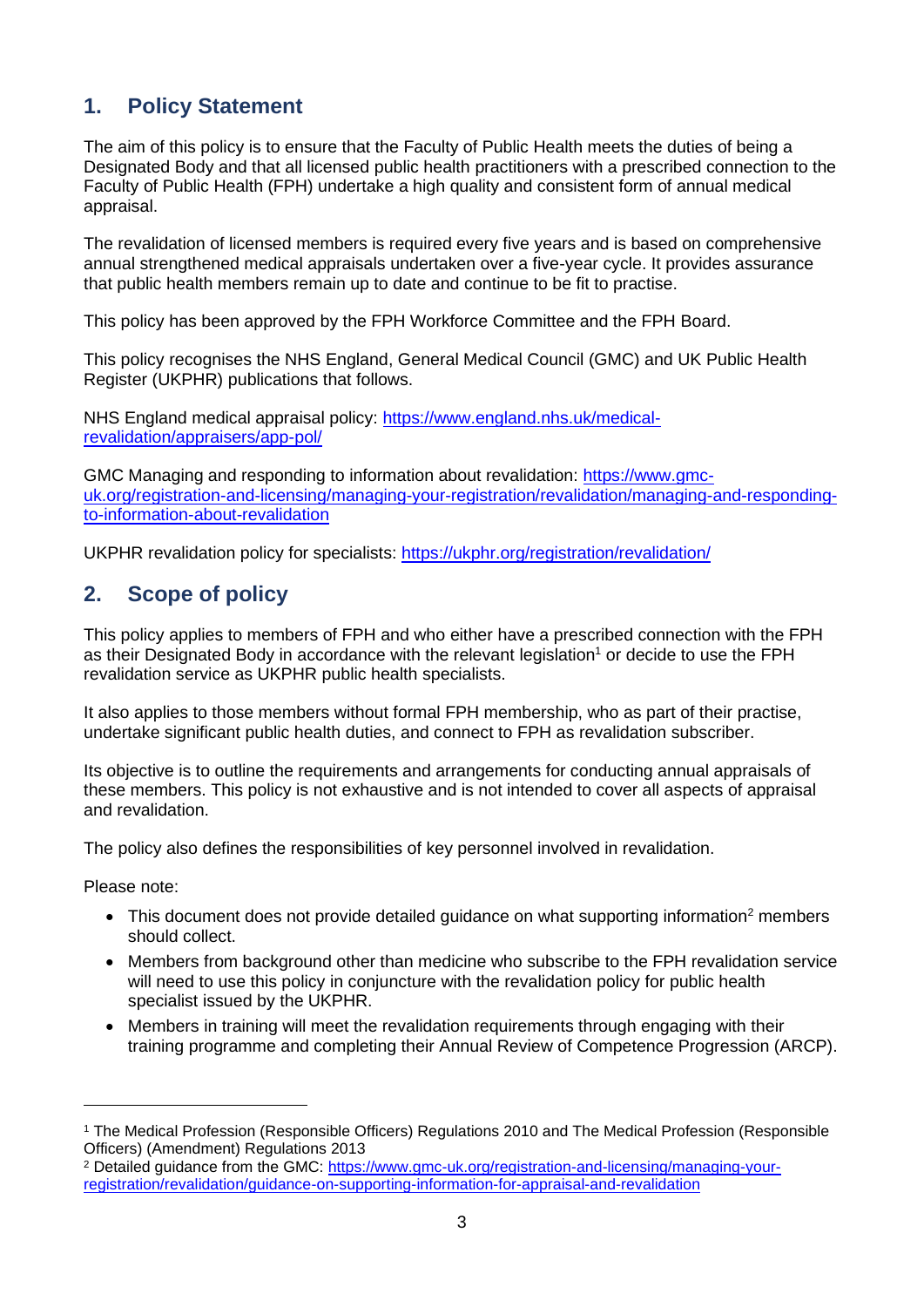#### <span id="page-3-0"></span>**3. Equality statement**

This policy has been the subject of an equality impact assessment and will be monitored through the FPH Workforce Committee, reporting to the FPH Board.

However, members with special needs or disabilities should contact either the RO or the Director of Education, Standards and Advocacy to discuss any specific requests to modify the conduct of the appraisal or make other reasonable adjustments. Requests must be formally submitted and will require the appraisee to provide appropriate evidence.

#### <span id="page-3-1"></span>**4. Annual appraisals**

Appraisals are normally undertaken on an annual basis within each appraisal year. A revalidation recommendation will require a cumulative review of the appraisals over a five-year period. It is the member's responsibility to ensure that the appraisal outputs for the whole five-year cycle are available to the Responsible Officer (RO).

The member is required to collect supporting information that is relevant to their scope of practice and the nature of their work.

The nature of Public Health practice means that the information and evidence brought to the appraisal process will in some respects differ from colleagues in clinical specialties. Accordingly, FPH has produced [specialty specific guidance](https://www.fph.org.uk/professional-development/revalidation/resources/) that complements the GMC's Good Medical Practice framework for appraisal and revalidation.

Members should use annual appraisal to:

- demonstrate that they are up to date and fit to practise
- reflect on their practice and approach to public health medicine
- reflect on the supporting information they have gathered and what that information demonstrates about their practice (including their contribution to teamwork)
- identify areas of practice where they could make improvements or undertake further development (with a view to drafting their personal development plan (PDP)

Every member is responsible for ensuring that they are appraised annually on their entire scope of practice and so will need to make arrangements to share information from each of their employers, including private practice and voluntary work, on an annual basis.

Any voluntary work that is undertaken on the basis of possessing a medical licence is considered as being part of the member's entire scope of practice as a medical practitioner and therefore needs to be included. The process is fundamentally the same regardless of the member's scope of practice, though the supporting information provided should be proportionate to the scope of practice.

Members are expected to have an annual appraisal with few exceptions. These might include illness, break in practice, maternity/paternity leave or some other extenuating circumstance. Members should notify FPH when they feel unable to arrange an appraisal and the Responsible Officer will decide whether to approve a deferral of appraisal.

Missed appraisals are those which were due within the appraisal year but not performed. Incomplete appraisals are those where, for example, the appraisal discussion has not been completed or where the personal development plan or appraisal summary have not been signed off within 28 days of the appraisal meeting. Missed or incomplete appraisals are serious and important occurrences which could indicate a problem with the appraisal system or a potential issue with an individual member which needs to be addressed. Every missed or incomplete appraisal will be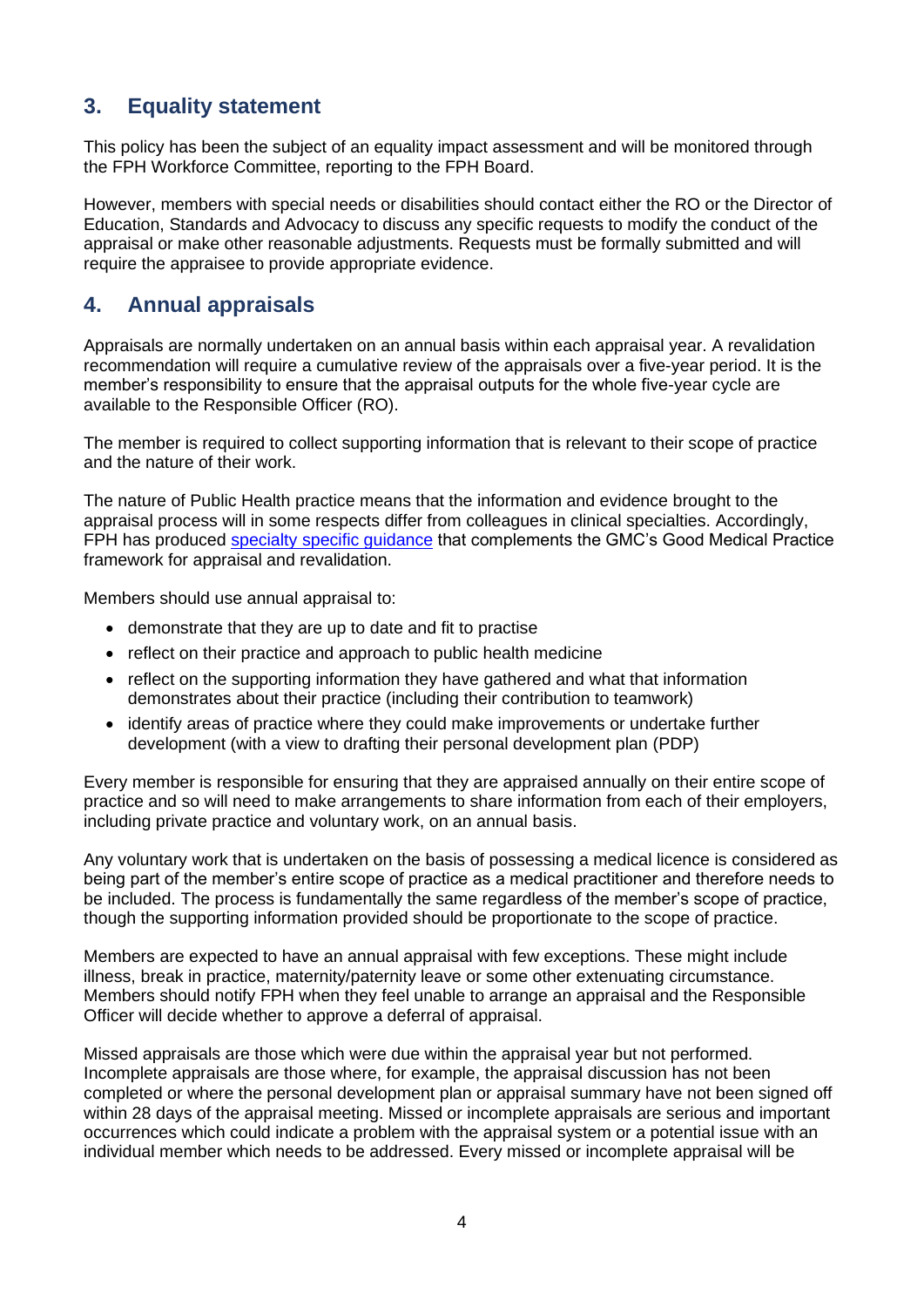investigated, and the RO will be notified. Missed appraisals may result impact on the ability of the RO to recommend a member for revalidation and could result in a notification of failure to engage.

Failure to engage fully in annual appraisal and with any other reasonable requirements called for by FPH puts the member's licence to practice at risk.

# <span id="page-4-0"></span>**5. Supporting Information**

During annual appraisals, a member will use supporting information to demonstrate that they are continuing to meet the principles and values set out in Good Medical Practice. The nature of the supporting information will reflect their particular specialist practice and their other professional roles.

There are six types of supporting information that members are expected to provide and discuss at their appraisal. They are:

- Continuing professional development
- Quality improvement activity
- Significant events
- Feedback from colleagues
- Feedback from patients or those to whom you provide medical services
- Review of complaints and compliments

By providing all six types of supporting information over the revalidation cycle they should, through reflection and discussion at appraisal, have demonstrated their practice against all 12 attributes outlined in the Good Medical Practice Framework for appraisal and revalidation. This will make it easier for their appraiser to complete their appraisal and for the RO to make a recommendation to the GMC about their revalidation.

In discussing their supporting information, the appraiser will be interested in what they did in relation to that supporting information and their reflections on that information, not simply which they collected and maintained in a portfolio. The appraiser will want to know what the member thinks the supporting information says about their practice and how they intend to develop or modify their practice as a result of that reflection. For example, how they responded to a significant event and any changes to their work as a result, rather than the number of significant events that occurred.

# <span id="page-4-1"></span>**6. Technology Assisted Appraisals (TAA)**

Whist historically technology assisted appraisal (previously referred to as remote appraisal) were viewed as an exceptional occurrence, it is now recognised that this approach to appraisal is not substantially inferior to face-to-face appraisal. TAA ensures that appraisals can easily take place in a safe environment. Further advice can be found in the NHS England Responsible Officer and Appraiser Network (ROAN) information sheet 32: Technology assisted appraisal<sup>3</sup>.

# <span id="page-4-2"></span>**7. Return to practice**

A member who is seeking to return to practice after a period of absence should discuss their circumstances with their RO at the earliest opportunity and before they connect to a designated body. The timing of their first appraisal will be determined to some extent by their individual circumstances, including whether they can demonstrate that they have maintained fitness to

<sup>3</sup> [https://www.england.nhs.uk/medical-revalidation/ro/info-docs/roan-information-sheets/technology-assisted](https://www.england.nhs.uk/medical-revalidation/ro/info-docs/roan-information-sheets/technology-assisted-appraisal/)[appraisal/](https://www.england.nhs.uk/medical-revalidation/ro/info-docs/roan-information-sheets/technology-assisted-appraisal/)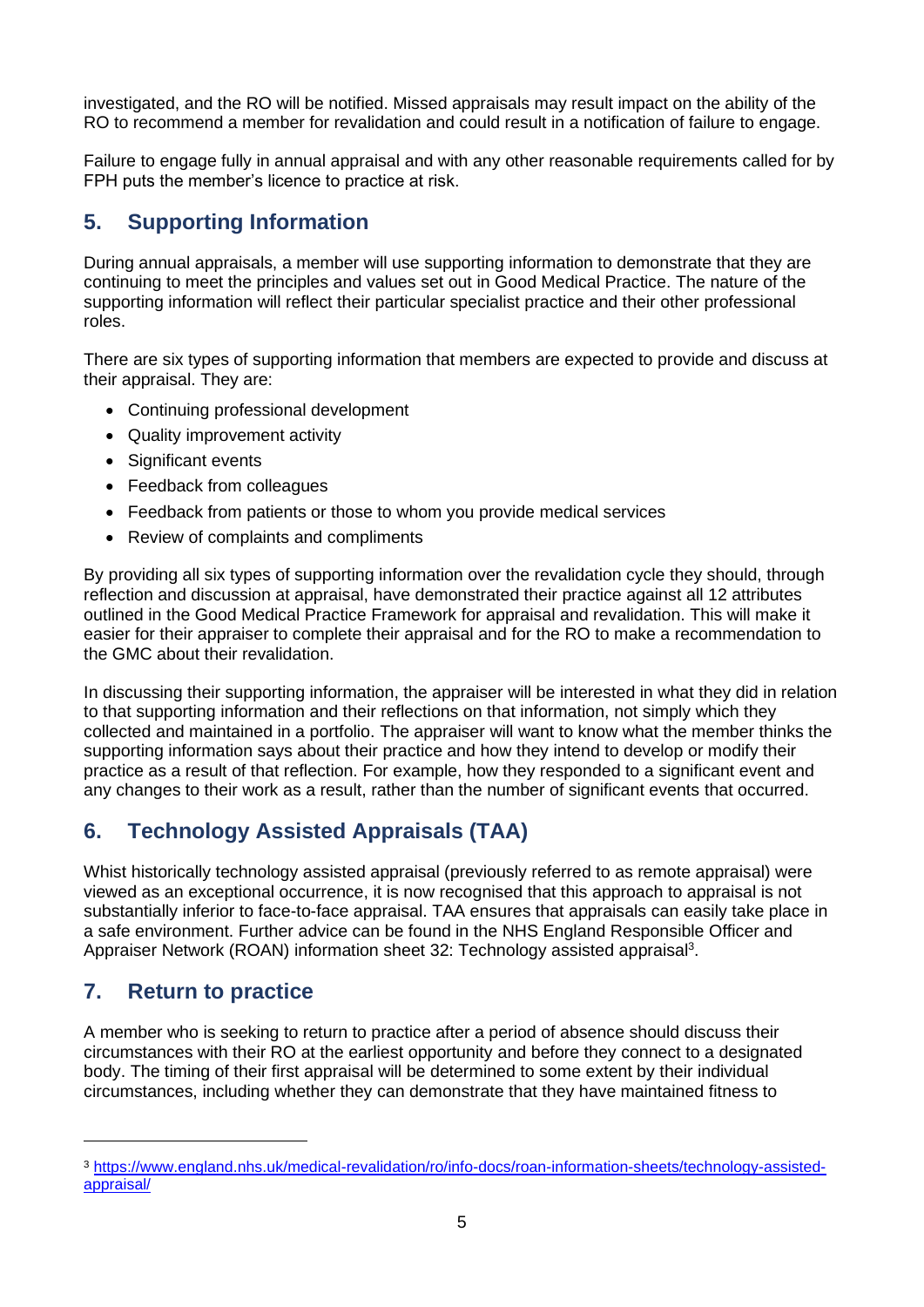practise in the relevant areas during their absence and hence whether a bespoke re-training programme or period of supervision is required prior to resuming practice. The RO may also exercise discretion as to whether, within this range, the appraisal occurs earlier to support the member's return to practice, or later to facilitate the accrual of supporting information. Where the latest appraisal took place 15 months, or more, previously, if possible and practical, an appraisal should be organised as soon as possible.

Suitable arrangements must always be made to manage a member's return to practice after a significant break. Such arrangements are independent of this policy.

# <span id="page-5-0"></span>**8. Appraisal in the context of revalidation**

Revalidation appraisal differs from managerial appraisal due to its link with external professional regulation and revalidation.

Revalidation appraisal enable members to:

- Discuss their practice and performance with their appraiser in order to demonstrate that they meet the principles and values set out in the GMC Good Medical Practice and thus to inform the RO's revalidation recommendation to the GMC.
- Enhance the quality of their professional work by planning their professional development.
- Consider their own needs in planning their professional development
- Discuss, in confidence, any concerns or difficulties with their appraiser.

Annual appraisal is a supportive mechanism focusing on quality improvement and safe practice. It is designed to recognise good performance, provide feedback, and assist in the identification of potential performance issues so they can be dealt with at an early stage. It will assist those members in identifying support and developmental needs at an early stage, before there is any question of concerns about fitness to practise. If, through the appraisal process, fitness to practice concerns are highlighted, the RO, working in partnership with the member, will follow the FPH Responding to concern policy.

In the event that the member fails to participate in an annual professional medical appraisal, and does not respond to three reminders sent at monthly intervals to the last known email of the appraisee, the situation will be elevated to the GMC, and subsequently a GMC non-engagement concern notification (REV6) may be issued. The GMC will then instruct the member to engage with the appraisal and revalidation process of the designated body to which they are connected. Subsequent failure to engage may be followed by GMC sanctions including the possible withdrawal of the member's licence to practice.

# <span id="page-5-1"></span>**9. Conflict of interest**

Both the appraiser and member must declare any conflict of interest. Simply knowing of the work of a member is not in itself a conflict of interest. Reasons for declaring a conflict of interest may include, but are not limited to:

- all members who are working for the same organisation
- all appraisers with whom the appraisee has a shared personal, clinical, financial or commercial interest etc.
- a significant breakdown in the relationship between the appraiser and appraisee

Appraisees who feel their appraiser may have a conflict of interest should contact the FPH revalidation team to request a new appraiser to be appointed, stating their reasons.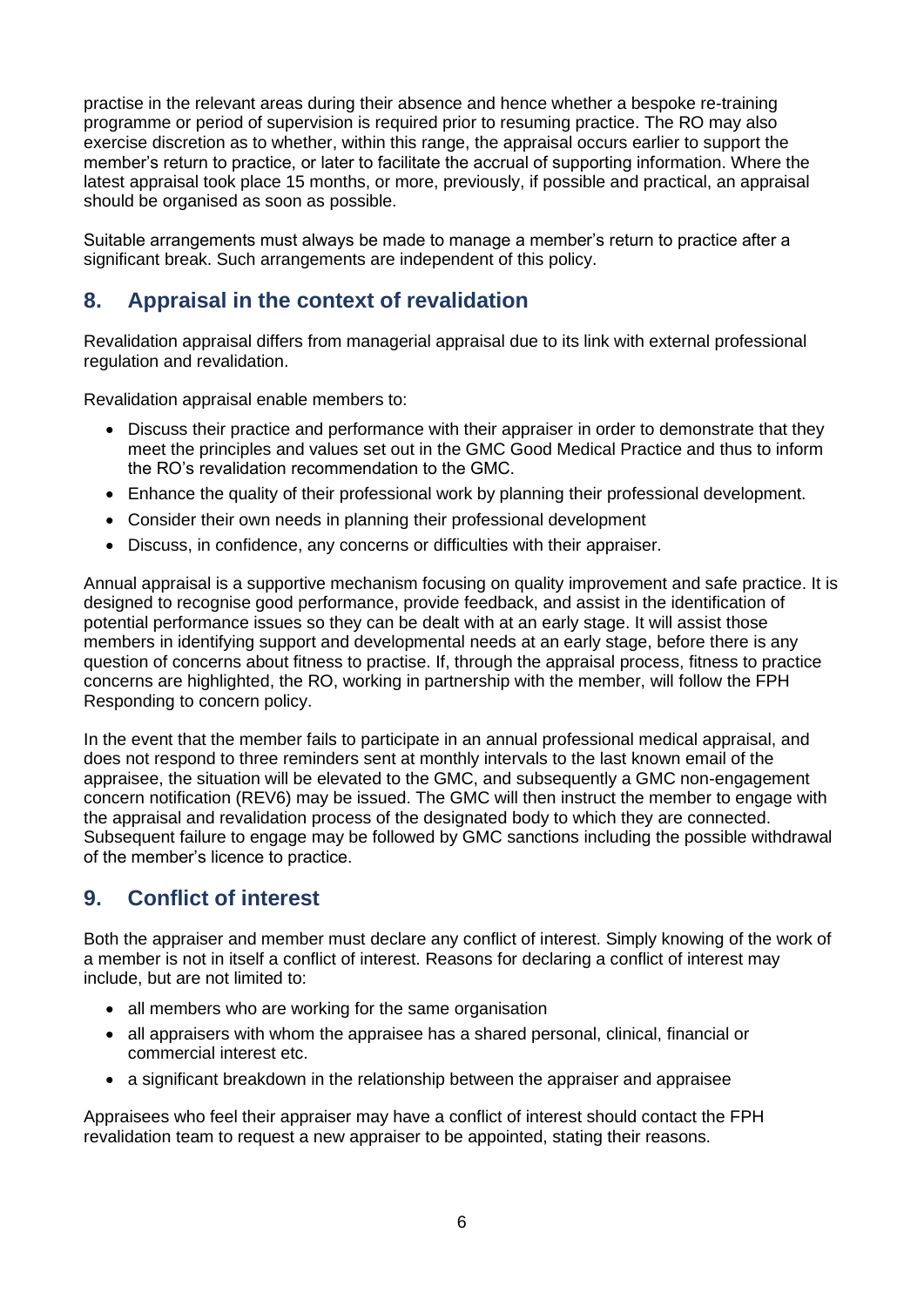Whilst FPH recognises the value of maintaining continuity through use of the same appraiser, for quality assurance purposes, a minimum of two different appraisers will be mandatory within a fiveyear cycle, in order to provide evidence of objective appraisal. Therefore, the same pairing can normally only be allocated for a maximum of three consecutive years.

In the event the RO becomes aware of any potential or actual conflict of interest between the RO and the appraisee, the RO will notify the Registrar.

Further information on conflicts of interest is available at:

<span id="page-6-0"></span>[NHS England » Conflict of interest or appearance of bias](https://www.england.nhs.uk/medical-revalidation/ro/con-of-int/)

#### **10. Appeals and complaints process**

FPH ensures that all their appraisers are trained and continually monitored in their role as FPH appraiser, to provide the fairest outcomes for those being appraised.

However, if a member is not satisfied with the outcome of an appraisal, they can take the matter to appeal.

Appeals will not be accepted on the grounds that a member:

- Did not understand the appraisal system
- Was unable to supply information requested in a reasonable time period
- Seeks to question professional judgement

It should be noted that this policy does not facilitate the changing of an appraisal outcome immediately, but will, where necessary, review the documentation and provide the member with a second appraisal and/or appraiser where it is deemed appropriate. The cost (i.e. the appraisal element of the revalidation service fee) of any such second appraisal would be charged to the member in the first instance. If the member's appeal is successful, the appraisal element of the revalidation service will be refunded for the second appraisal meeting held. No refund will be given where the member's appeal has been unsuccessful.

Any expression of a specific concern about the provision or quality of service by FPH, including issues such as staff conduct, disputes about the regulations, other procedures or the application thereof is defined as a complaint and as such will be considered under the FPH Revalidation complaints procedure which can be found on the [Faculty website.](https://www.fph.org.uk/about-fph/fph-policies-and-procedures/)

Any appeal will be made in writing to the RO and is to arrive within four weeks of the appraisal in question and include supporting evidence where appropriate.

On receipt of the appeal the RO will arrange for the complaint to be investigated and collate all relevant information before referring it to the FPH Registrar for initial consideration.

If it is considered by the Registrar that there is no prima facie case, i.e. that the appeal request is outside the permitted grounds, frivolous or unsubstantiated, the candidate will be notified of this and informed that the appeal will not be heard and that the appeals procedure is at an end.

If it is considered that there is a case in support of the appeal, the Registrar and RO may:

- Arrange for immediate remedy to be offered to the member; or
- Refer the appeal to the FPH Workforce Committee for further consideration.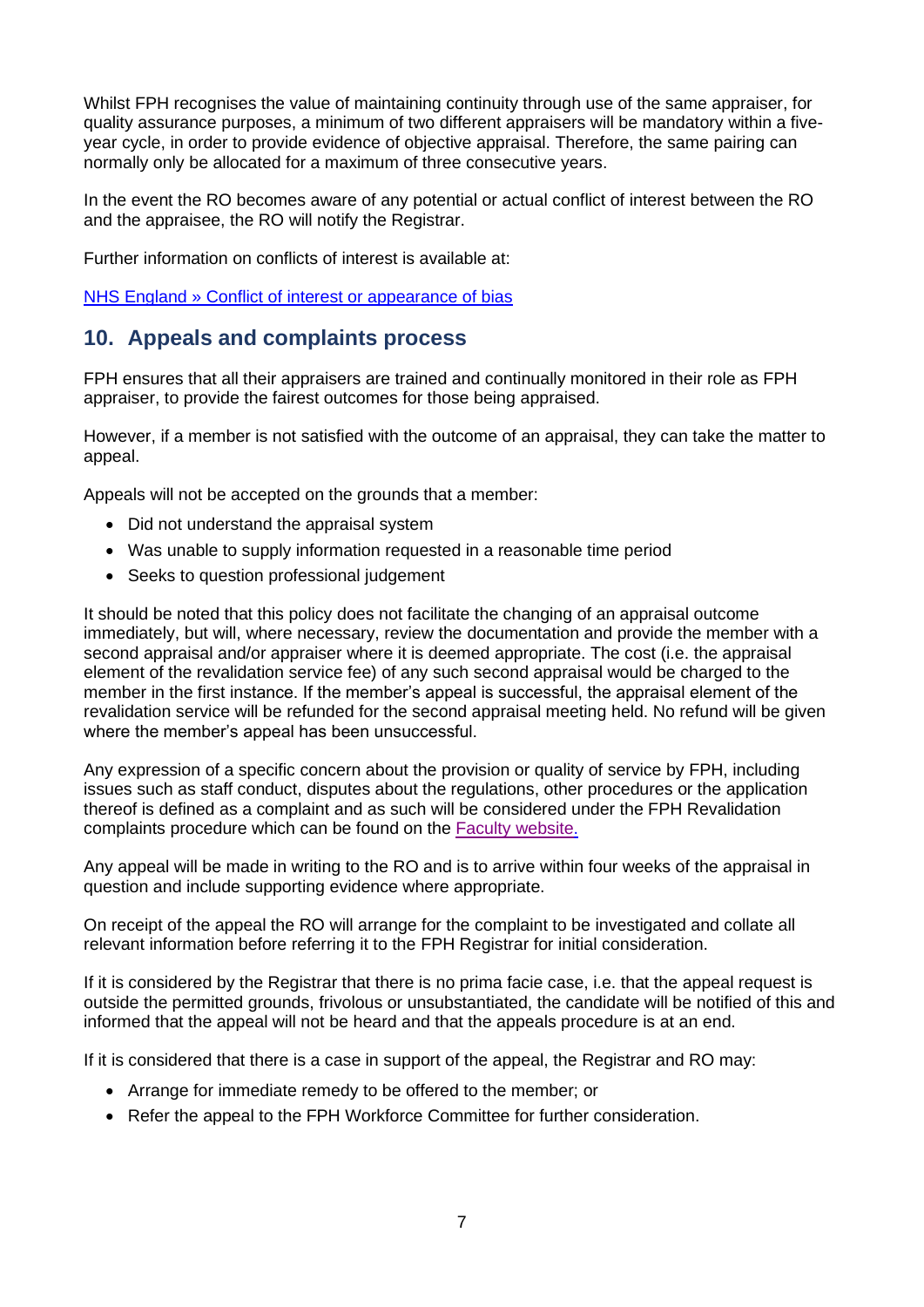# <span id="page-7-0"></span>**11. Quality assurance and improvement**

FPH uses a range of methods, both internal and external, to inform the quality assurance of the revalidation system. FPH will review appraisal information and seek feedback from appraisees on their experience of the appraisal system and their appraiser. Other methods include:

- Through questions contained in the revalidation management system
- Review of complaints received
- Review of appraisal output information and audit using national templates
	- 1. In accordance with the requirements of the NHS England Framework of Quality Assurance for Responsible Officers and Revalidation, the FPH Appraisal Lead will audit at least 50% of the appraisals each year.
	- 2. The RO will also provide an Annual Report to the FPH Board to enable it to complete the required annual Statement of Compliance.
- Regular, normally quarterly, update reports will be presented to the FPH Workforce Committee which includes measurement of the activity and quality of the systems and any exceptional events.

At least once in each revalidation cycle, the following independent reviews will also take place:

- Quality assurance of the revalidation process by an external partner (MIAD in 2017, NHS England higher level Responsible Officer (HLRO) review in 2019)
- External quality assurance by NHS England

To embed quality improvement within the system, an appraiser development day is organised annually. This session provides refresher training to the appraisers and the opportunity to share learning and experience. Additionally, every year, appraisers will meet with the Lead Appraiser for a formal review of their performance in order to be confirmed in their position.

#### <span id="page-7-1"></span>**12. Appraisers**

Normally appraisers will be recruited from the membership of the FPH and this role is open to all members regardless of their professional background. Candidates seeking appointment will be interviewed through a fair and open process.

If newly appointed appraisers cannot demonstrate the they have already undertaken appropriate initial training<sup>4</sup>, they will be offered such training before commencing their role. New appraisers will be supported through their first five appraisals, at least.

Appraisers will be reviewed at least annually, and their development needs addressed. These should become part of the appraiser's own PDP.

Each appraiser will carry out a maximum of twenty appraisals per year to ensure they are not overburdened and can devote sufficient time to each appraisal. A minimum of five appraisals will be undertaken each year to ensure maintained competence. Also, appraisers can expect to be asked for proof of identity by appraisees.

Other than in exceptional circumstances, and only with the advance agreement of the Responsible Officer, an appraiser should not undertake more than two appraisal discussions on the same day.

<sup>4</sup> [NHS England » Quality Assurance of medical appraisal: guidance notes](https://www.england.nhs.uk/medical-revalidation/appraisers/qa-guidance-notes/) FPH is bound by these standards as our central office is located in England.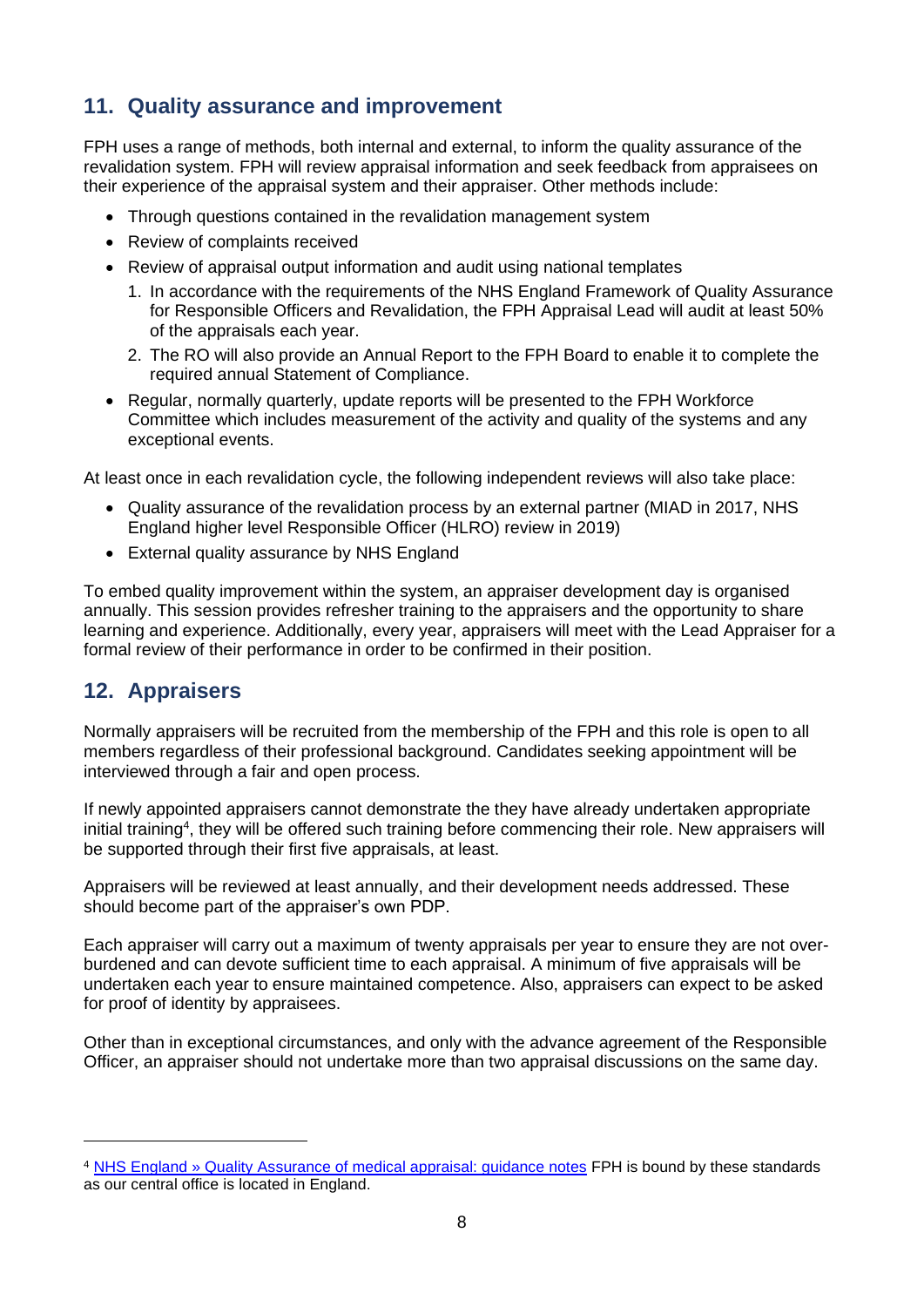# <span id="page-8-0"></span>**13. Allocation of appraisers to appraisees**

FPH will determine which appraiser an appraisee will engage with. Each appraisee will be given the name of one appraiser, selected from a pool of approved FPH appraisers. If the member objects to the choice of appraiser, they can contest the selection once only and ask for a new appraiser to be identified. It should be noted that all appraisers will be trained to the same professional standard to provide objective and consistent appraisal.

Whilst FPH recognises the value of maintaining continuity through use of the same appraiser, it is important to note that, for quality assurance purposes, a minimum of two different appraisers will be mandatory within a five year cycle (and by the recommendation date where possible) in order to provide evidence of objective appraisal. Normally there should be no more than three consecutive years with the same pairing.

At all stages of the appraisal process, the member and appraiser are expected to be in regular contact to ensure both are agreed on timescales, shared understanding of the process, information required and steps to be taken. It is the duty of the member to ensure that the appraisal input and outputs are created and shared with the appropriate people within the specified timeframes.

Reminders will be sent to both parties when elements need to be completed. Updates of any changes in policy/process will be made available to the appraiser and appraisers as and when necessary.

#### <span id="page-8-1"></span>**14. Managing concerns**

Where possible, concerns that arise about a member's practice should be addressed when they arise to allow for the opportunity for them to be managed within that revalidation cycle so that the RO can make a positive revalidation recommendation before the member's revalidation date. Please see separate FPH policy on managing concerns.

# <span id="page-8-2"></span>**15. Review of this policy**

This policy is reviewed annually by the Workforce Committee. Further amendments will be made as necessary, for example, in response to any change in relevant legislation.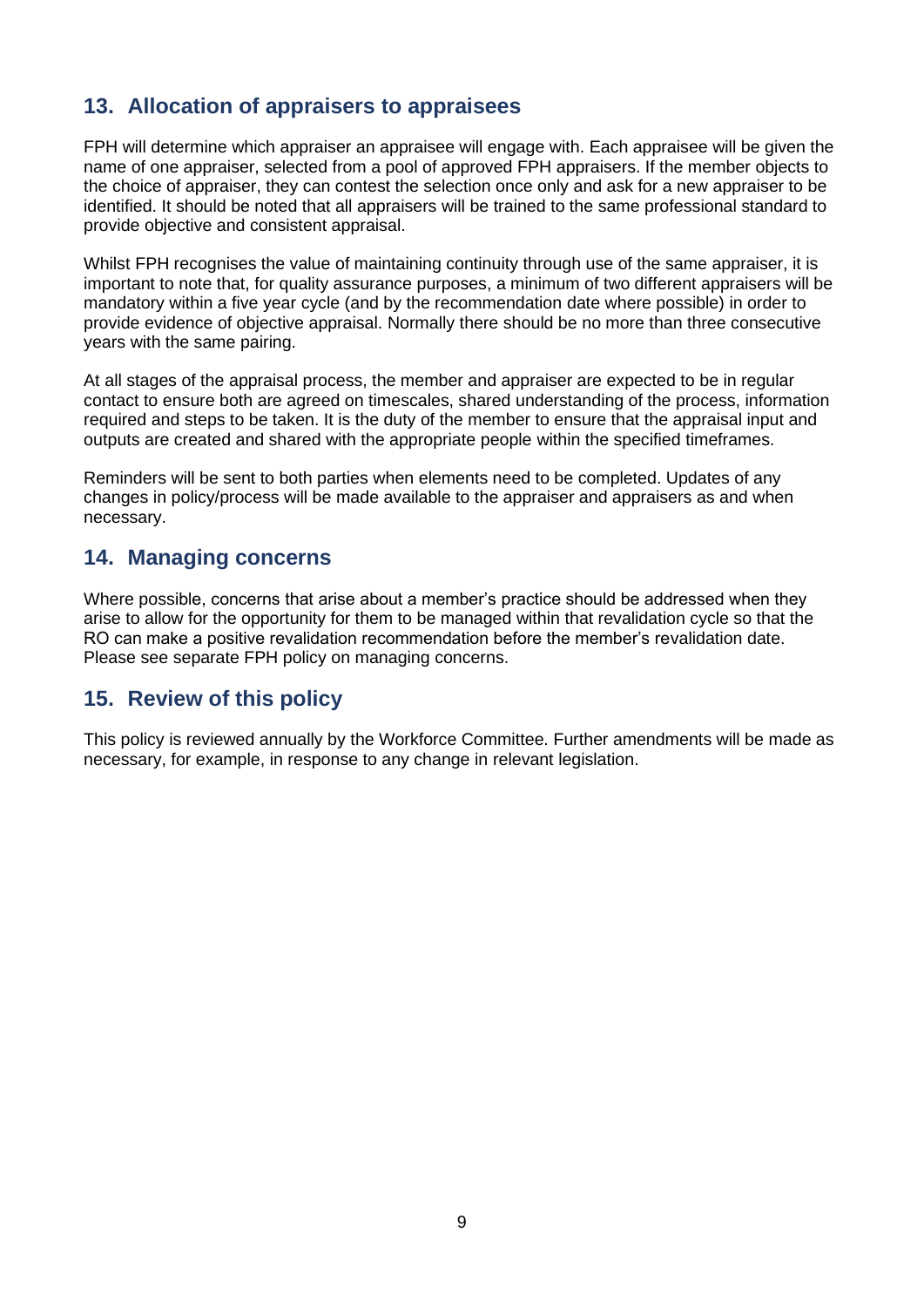# <span id="page-9-0"></span>**16. Appendix A: references and further information**

#### **General Medical Council**

• Revalidation resources: [https://www.gmc-uk.org/registration-and-licensing/managing-your](https://www.gmc-uk.org/registration-and-licensing/managing-your-registration/revalidation/managing-and-responding-to-information-about-revalidation)[registration/revalidation](https://www.gmc-uk.org/registration-and-licensing/managing-your-registration/revalidation/managing-and-responding-to-information-about-revalidation)

#### **NHS England**

• Revalidation resources:<https://www.england.nhs.uk/medical-revalidation/>

#### **UKPHR**

• Revalidation resources:<http://ukphr.org/registration/revalidation/>

#### **Academy of Royal Medical Colleges**

- Revalidation reports and guidance: [https://www.aomrc.org.uk/reports-guidance/revalidation](https://www.aomrc.org.uk/reports-guidance/revalidation-reports-and-guidance/)[reports-and-guidance/](https://www.aomrc.org.uk/reports-guidance/revalidation-reports-and-guidance/)
- Return to practice: [https://www.aomrc.org.uk/reports-guidance/revalidation-reports-and](https://www.aomrc.org.uk/reports-guidance/revalidation-reports-and-guidance/return-practice-guidance-2017-revision/)[guidance/return-practice-guidance-2017-revision/](https://www.aomrc.org.uk/reports-guidance/revalidation-reports-and-guidance/return-practice-guidance-2017-revision/)

#### **Faculty of Public Health**

• Revalidation policies and procedure: [https://www.fph.org.uk/professional](https://www.fph.org.uk/professional-development/revalidation/resources/)[development/revalidation/resources/](https://www.fph.org.uk/professional-development/revalidation/resources/)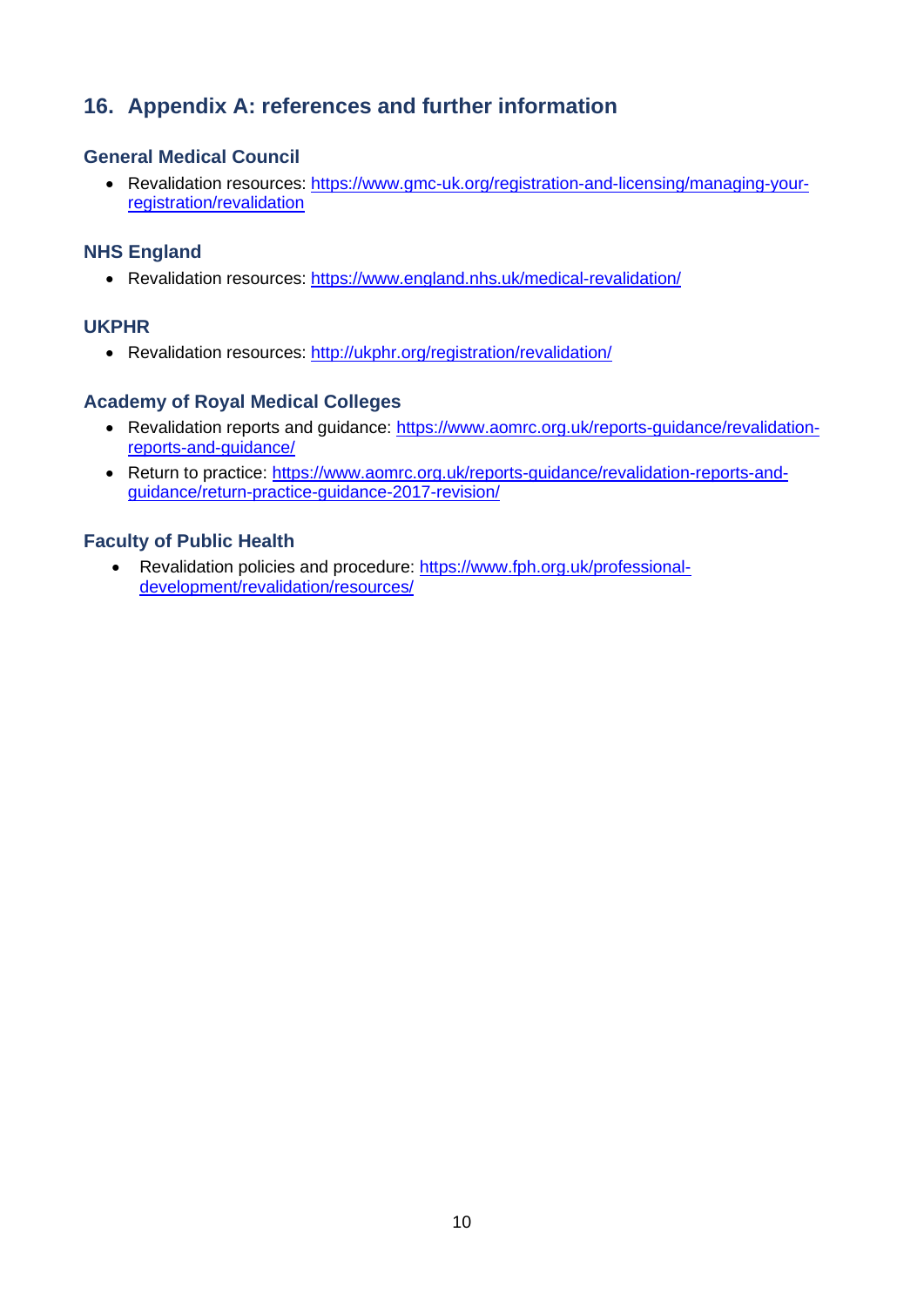# <span id="page-10-0"></span>**17. Appendix B: roles and responsibilities**

#### **The Board of the Faculty of Public Health (The Board)**

The Board is responsible for appointing the Responsible Officer and ensuring that they have sufficient resources to discharge their responsibilities under the Medical Profession (Responsible Officers) Regulations 2013 and the Medical Profession (Responsible Officers) (Amendment) Regulations 2013.

The Board shall receive an annual report of revalidation and appraisal activities and is invited to comment on the arrangements for ensuring effective appraisals. It shall confirm that it is satisfied that the appropriate arrangements are in place and authorise completion of the statement of compliance required by NHS England.

The Board will be ultimately responsible for ensuring that data is held lawfully and in a way that meets the GDPR requirements.

The Board may choose to direct a lay member to take particular responsibility to monitor and review the way that the FPH discharge its duties as a Designated Body.

#### **Responsible Officer**

The Responsible Officer has overall responsibility for the effective implementation and operation of the revalidation system for all members with a prescribed connection to FPH. They will make a recommendation for revalidation to the GMC on a member's fitness to practice based on an assessment of their practise through annual appraisals over a five-year cycle.

#### **Lead Appraiser**

The role of the Medical Appraisal Lead is to provide leadership and support to appraisers, providing guidance, educational and benchmarking opportunities and performance review to all appraisers engaged by FPH. Working closely with the FPH's Responsible Officer and Revalidation Team, they will promote, support and facilitate the implementation of national appraisal policies and ensure a robust quality assurance process is implemented for medical appraisals.

The FPH Lead Appraisal will also raise concerns, identified during appraisal, to the RO. This may require the Medical Appraisal Lead accessing the information, held in the appraisees online revalidation portfolio.

The FPH Lead Appraisal will undertake regular quality control checks to ensure the appraisal documentation submitted meets the agreed standards. They will also review the feedback received on the FPH revalidation online system and meet with the RO once a year to discuss the annual QA report.

#### **Appraisers**

Appraisers are appointed by the RO in line with the numbers of appraisals that are required, using an appointment process that is fair and transparent. FPH provides a job description of the required competencies and a person specification. Appraisers will:

• Organise appraisals within the appraisal timeframes: they should normally make contact with an appraisee 3 months before an appraisal month in order to agree a date for the appraisal meeting 6 weeks prior to the actual meeting.